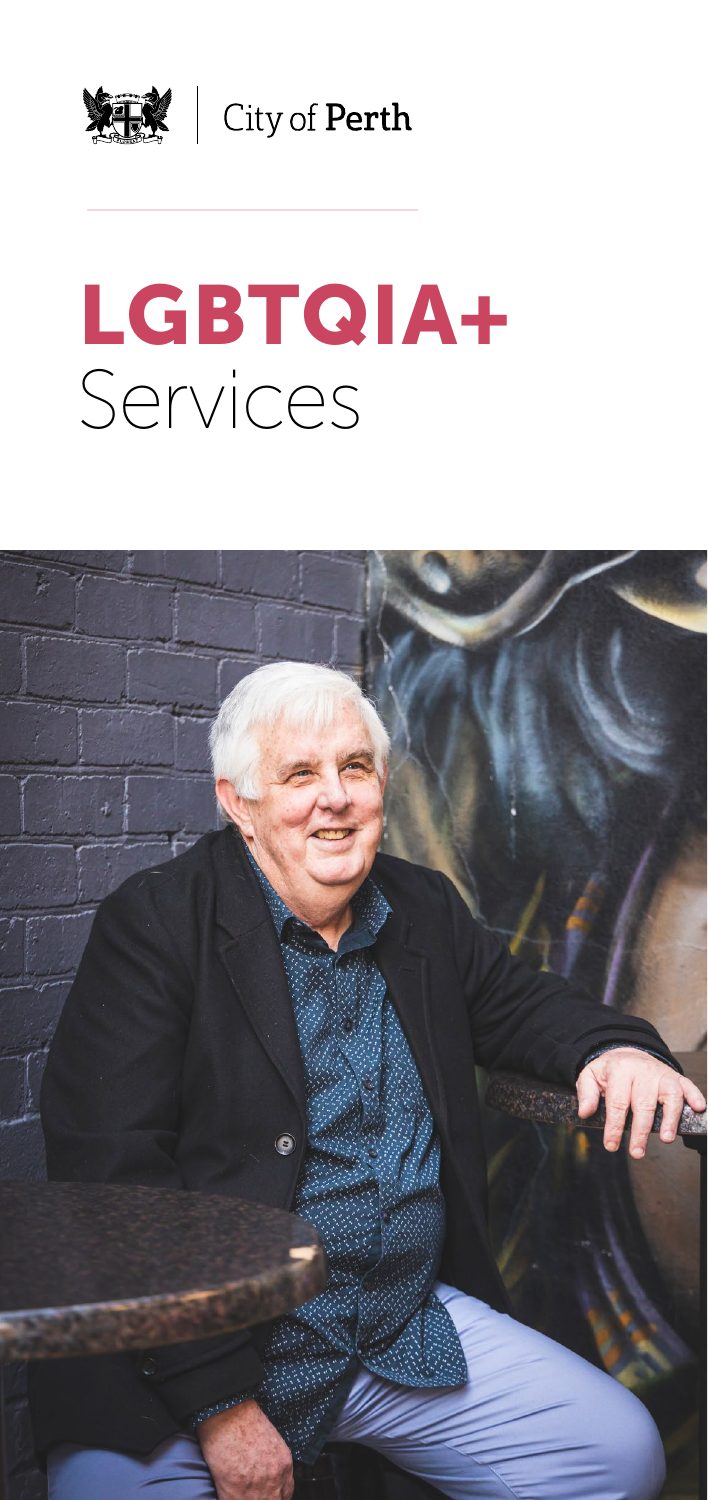### Peak bodies and advocacy groups

#### Australian GLBTIQ Multicultural Council (AGMC) (AUS) *[agmc.org.au](https://www.agmc.org.au/)*

National peak body for lesbian, gay, bisexual, trans, intersex and queer individuals and community groups of multicultural and multifaith backgrounds.

#### Equality Australia (AUS)

#### *[equalityaustralia.org.au](https://equalityaustralia.org.au/)*

National advocacy organisation working to protect the rights of LGBTIQ+ people.

#### GRAI (WA)

#### *[grai.org.au](https://grai.org.au/)*

Promote LGBTI elders' rights through advocacy, training, research and community outreach.

#### Pride WA (WA)

#### *[pridewa.com.au](https://www.pridewa.com.au/)*

Community, arts and cultural organisation celebrating the unique talents and identities of our sexually and gender diverse community.

#### Rainbow Futures WA (WA)

#### *[facebook.com/rainbowfutureswa](https://www.facebook.com/rainbowfutureswa)*

Advocacy consortium of WA LGBTIQA+ community organisations and individuals.

#### SECCA (WA)

#### *[secca.org.au](https://www.secca.org.au/) | 9420 7226*

Supports people with disability to learn about relationships, sexuality and sexual health.

### TransFolk of WA (WA)

#### *[transfolkofwa.org](http://transfolkofwa.org/)*

Provides support, advocacy and resources for trans and gender diverse people and their loved ones.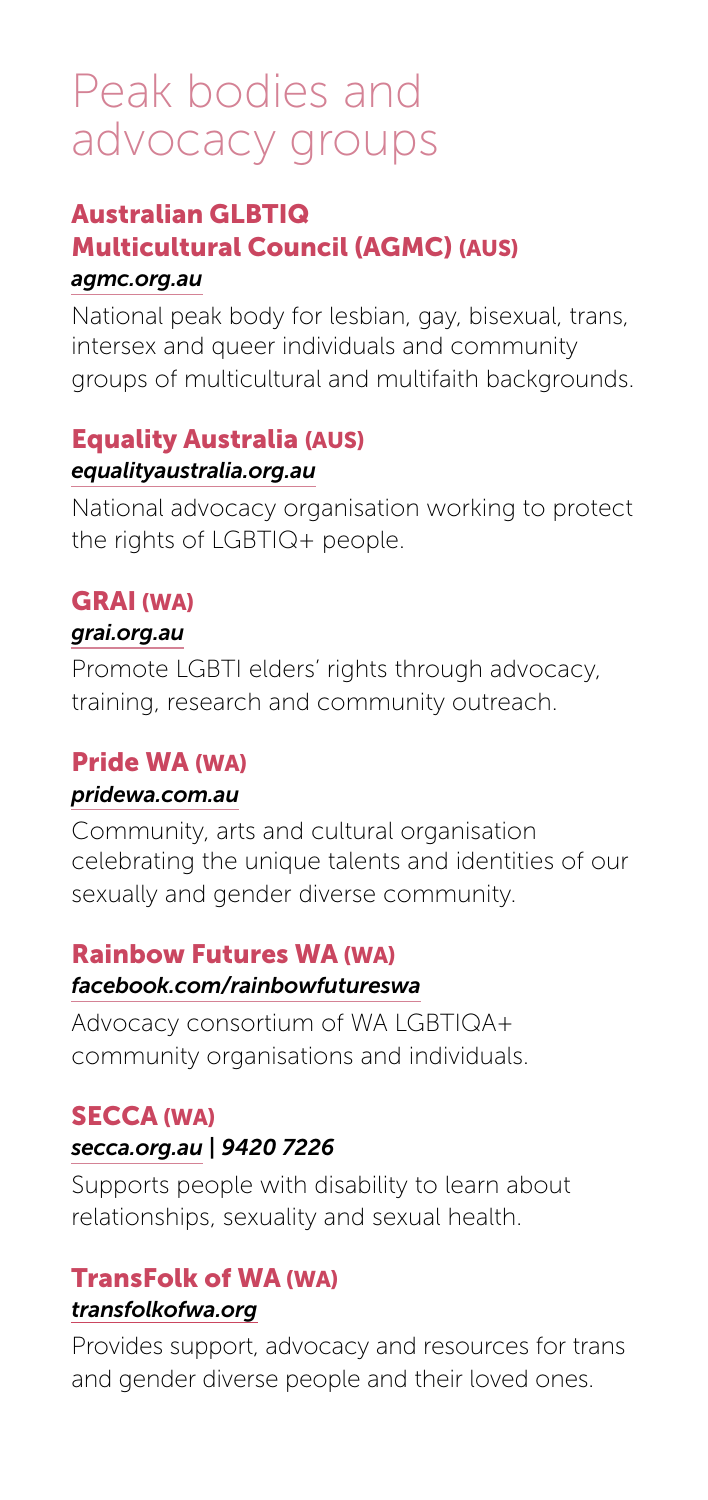### Sexual and mental health

#### M Clinic (WA)

#### *[mclinic.org.au](https://www.mclinic.org.au/) | 9227 0734*

Confidential, non-judgmental STI, HIV, and BBV testing and treatment for men who have sex with men, trans people and non-binary people.

#### Rainbow Community House (WA) *[rainbowch.org](https://rainbowch.org/) | 6370 4210*

Non-profit organisation for queer youth suicide prevention.

#### Sexual Health Quarters (WA)

#### *[shq.org.au](https://shq.org.au/) | 9227 6177*

Offering inclusive sexual health and relationship wellbeing services for all.

#### Touchbase (AUS)

#### *[touchbase.org.au](https://touchbase.org.au/)*

Information, support and services for LGBTI people about alcohol and drugs, mental health and sexual health.

#### WAAC (WA)

#### *[waac.com.au](https://www.waac.com.au/) | 9482 0000*

Offers a range of services including counselling, education and testing services.

# Peer support and social

#### Acceptance Perth LGBT Catholics (WA) *[facebook.com/acceptanceperthlgbtcatholics](https://www.facebook.com/acceptanceperthlgbtcatholics)*

Social and support group for queer Catholics.

#### Ace Perth People (WA) *[facebook](https://www.facebook.com/groups/180279383714?form=MY01SV&OCID=MY01SV).com*

Local meet ups and peer support for the asexual community.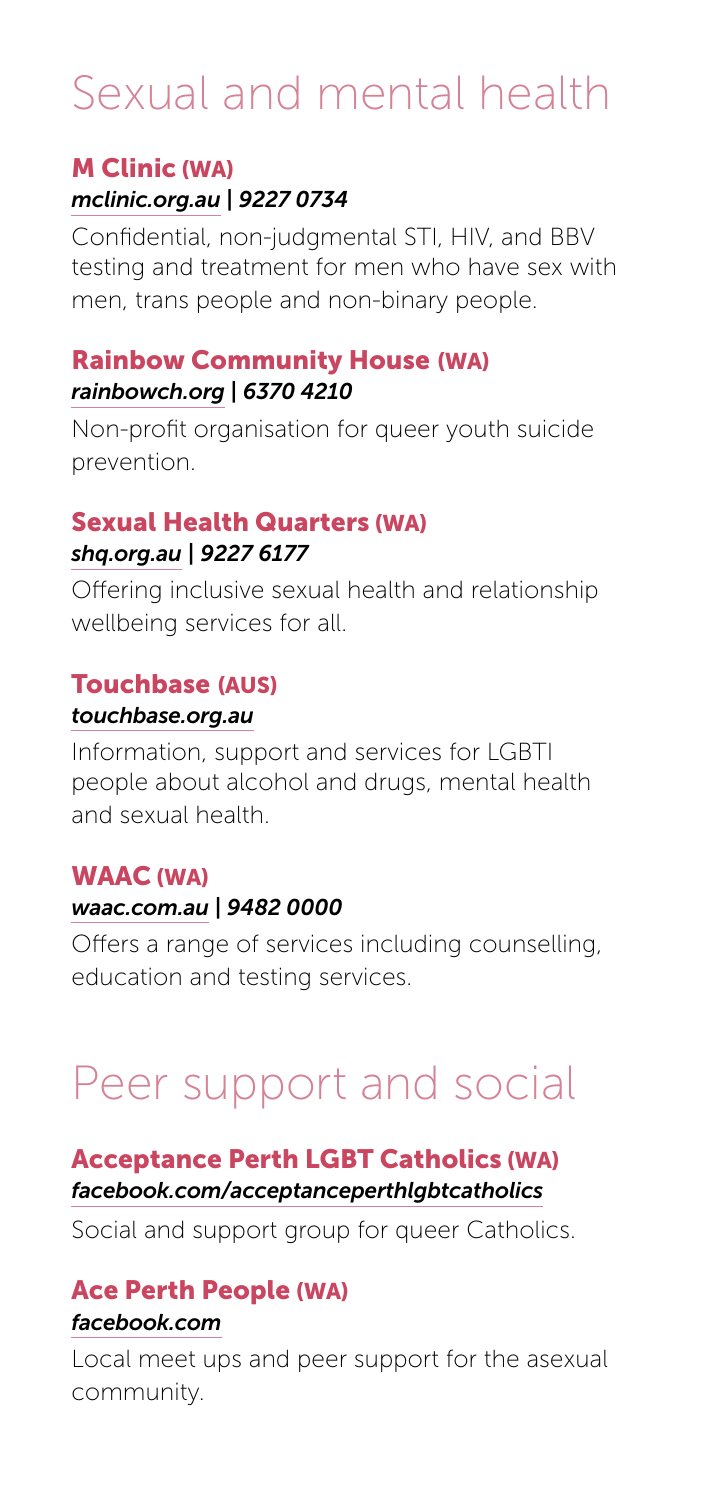#### Bi+ Community Perth (WA) *[facebook.com/groups/bicommperth](https://www.facebook.com/groups/bicommperth)*

Online and in-person peer support group for people who are not straight or gay (they use "bisexual" as the umbrella term for that).

#### Discharged (WA)

#### *[discharged.org.au](https://www.discharged.org.au/)*

Lived experience, peer support organisation for people with experience of suicidal thoughts or feelings.

#### Intersex Peer Support Australia (IPSA) (AUD) *[isupport.org.au](https://isupport.org.au/)*

Provides peer support to people with intersex variations and their families.

#### Living Proud (WA)

#### *[livingproud.org.au](http://livingproud.org.au/) | 9486 9855*

Provides support, information and resources.

### PFLAG Perth (WA)

#### *[pflagwa.org.au](https://www.pflagwa.org.au/) | 0404 594 699*

Helps parents, families and friends to understand and support their LGBTQIA+ loved ones.

#### Perth LGBTI Professionals (WA)

#### *[facebook.com/PerthLGBTIProfessionals](https://www.facebook.com/PerthLGBTIProfessionals/)*

Bi-monthly networking events for LGBTI professionals.

#### Prime Timers (WA)

#### *[primetimerswa.com.au](http://www.primetimerswa.com.au/)*

Social networking organisation for mature gay and bisexual men.

#### QLife (AUS) *[qlife.org.au](https://qlife.org.au/) | 1800 184 527*

Provides free, anonymous peer support for LGBTQIA+ people and their loved ones via phone or webchat 3pm to 12am 7 days per week.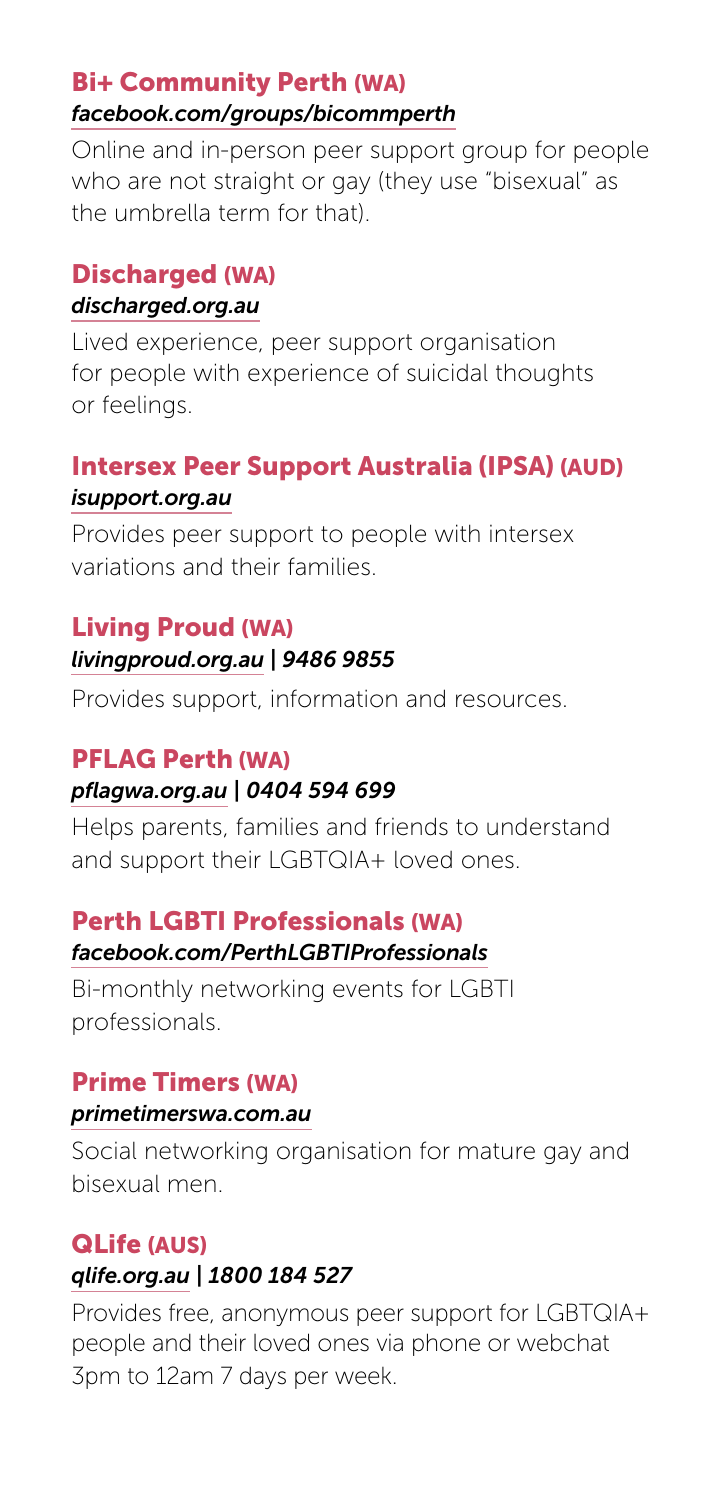#### Standing Shoulder to Shoulder (WA) *[standingshouldertoshoulder.com](https://www.standingshouldertoshoulder.com/)*

Supporting LGBTQ+ people who have experienced Intimate Partner Violence or Family Violence.

### Team Perth (WA)

*[teamperth.org](https://www.teamperth.org/)*

Directory of queer sport and recreation clubs.

## Youth services

#### Freedom Centre (WA) *[freedom.org.au](http://freedom.org.au/) | 0419 945 219*

Drop in centre for LGBTQIA+ young people 26 years and under.

#### Minus 18 (VIC)

#### *[minus18.org.au](https://www.minus18.org.au/articles)*

Youth advocacy and education organisation with online resources

#### PICYS (Perth Inner City Youth Service) (WA) *[picys.org.au](https://picys.org.au/) | 9388 2791*

LGBTIQ+ friendly service that offers Household Network and Pillar programs for medium term accommodation, youth work support and drop in open times for young people experiencing mental health issues and homelessness.

#### Youth Pride Network (WA)

#### *[yacwa.org.au/youth-leadership/youth-pride-network](https://www.yacwa.org.au/youth-leadership/youth-pride-network/) 9227 5440*

LGBTQIA+ youth advocacy group.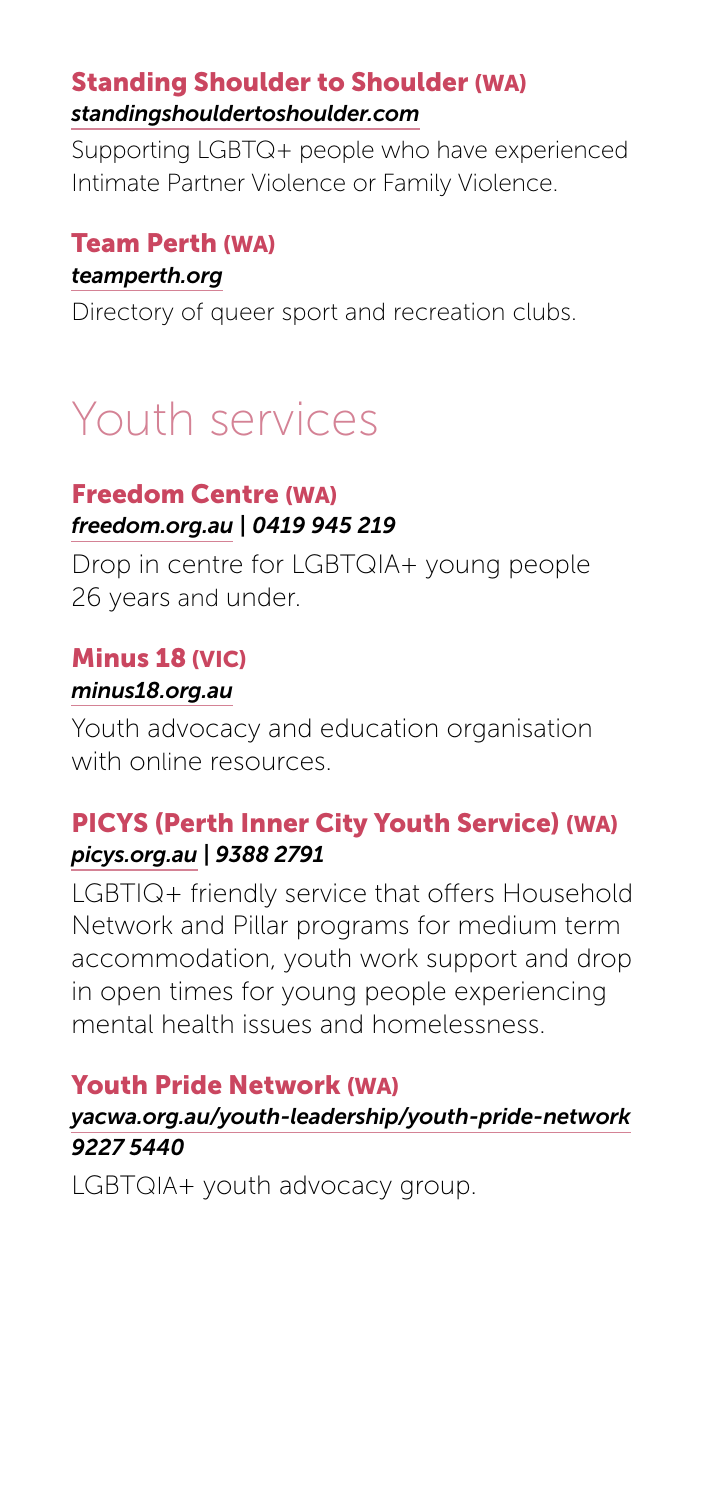#### YouthLink

#### *[nmhs.health.wa.gov.au](http://www.nmhs.health.wa.gov.au/Hospitals-and-Services/Mental-Health/Specialties/Youth) | 9227 4300*

LGBTQIA+ friendly specialist mental health service providing counselling, therapy and case management to young people aged 13- 24 years. Also includes the Gender Pathways Service for specialist gender diversity services.

# Media

#### All things Queer (WA) *[rtrfm.com.au](https://rtrfm.com.au/shows/allthingsqueer/) | 9260 9210*

Queer talks-based radio program every Wednesday at 11am to 12pm.

#### OUTinPerth (WA) *[outinperth.com](https://www.outinperth.com/)*

LGBTQIA+ publication covering news, community issues, arts and more.

#### Rainbow KINection (WA) *[facebook.com/rainbowkinection](https://www.facebook.com/rainbowkinection/)*

LGBTQIA+ show on Noongar Radio every Thursday at 6pm.

# University groups

#### Curtin Student Guild Queer Department (WA) *[facebook.com/curtinguild.queer](https://www.facebook.com/curtinguild.queer/) | 9266 2900*

Student representatives working to make Curtin University a queer-friendly place.

#### ECU Queer Collective (WA) *[ecu.edu.au](https://www.ecu.edu.au/about-ecu/commitment-to-equality-and-diversity/equity-diversity-and-inclusion/pride-at-ecu) | 6304 2640*

A student-run club to support LGBTIQ students through social events and awareness raising activities.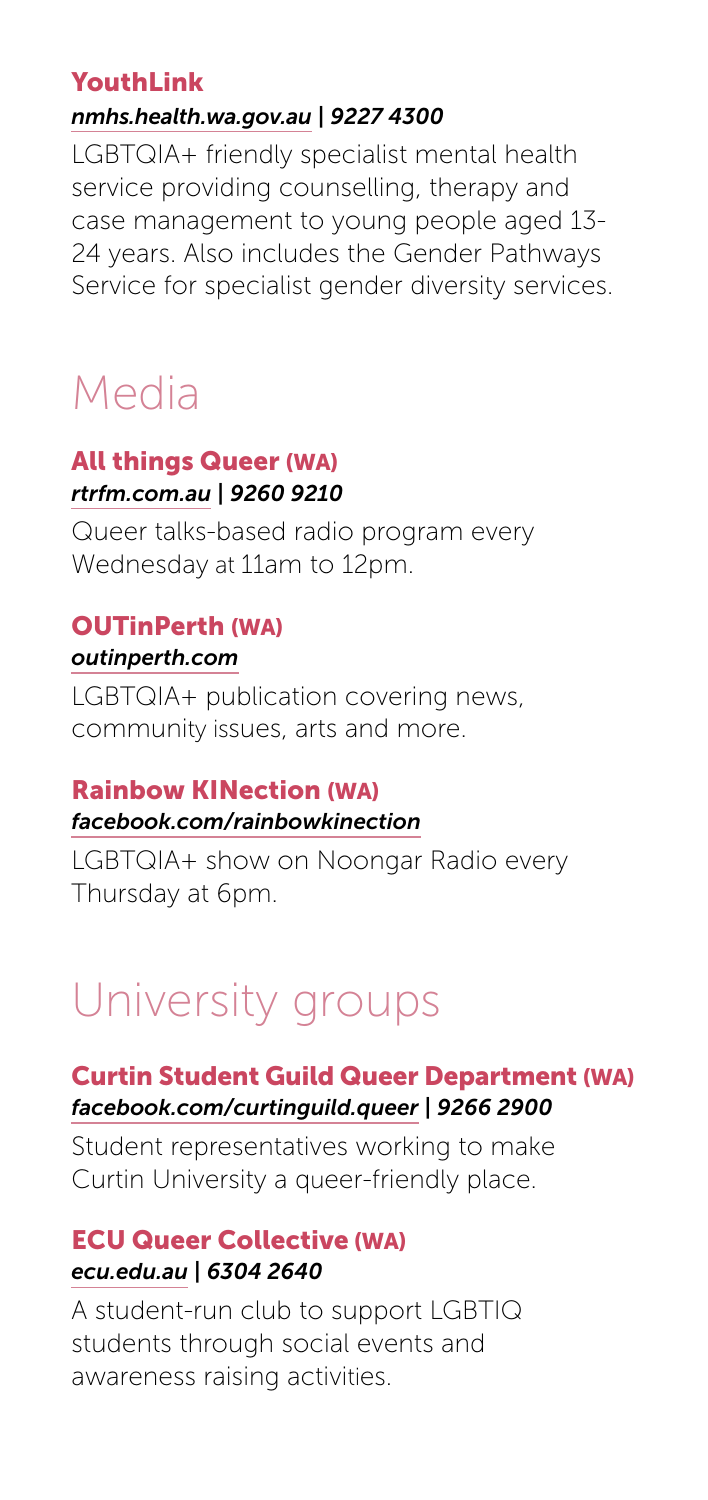#### Murdoch Queer Collective (WA)

#### *[murdochguild.com.au/clubs/the-murdoch-queer](http://www.murdochguild.com.au/clubs/the-murdoch-queer-collective/)[collective](http://www.murdochguild.com.au/clubs/the-murdoch-queer-collective/) | 9360 2158*

Provides support, advocacy, and a safe and accepting social environment for queer and LGBTQIA+ students at Murdoch University.

#### UWA Pride (WA)

#### *[uwastudentguild.com/departments/pride](https://www.uwastudentguild.com/departments/pride) | 6488 2295*

Promotes the visibility of LGBT+ students at UWA through regular social activities, notices, and activism.

### Other

#### Transhub (NSW) *[transhub.org.au](https://www.transhub.org.au/)*

Digital information and resource platform with useful online materials.

To view an electronic version of this document and more information about the City of Perth's LGBTQIA+ Plan, visit [perth.wa.gov.au/lgbtqia](http://perth.wa.gov.au/lgbtqia)

#### CULTURAL ACKNOWLEDGEMENT

The City of Perth acknowledges the Whadjuk Nyoongar people as the Traditional Owners of the lands and waters where Perth City is situated today and pay respects to Elders past and present.

#### LGBTQIA+ ACKNOWLEDGEMENT

The City of Perth acknowledges LGBTQIA+ pioneers. We recognise the struggles many LGBTQIA+ people experience and celebrate their diversity, strength and perseverance.